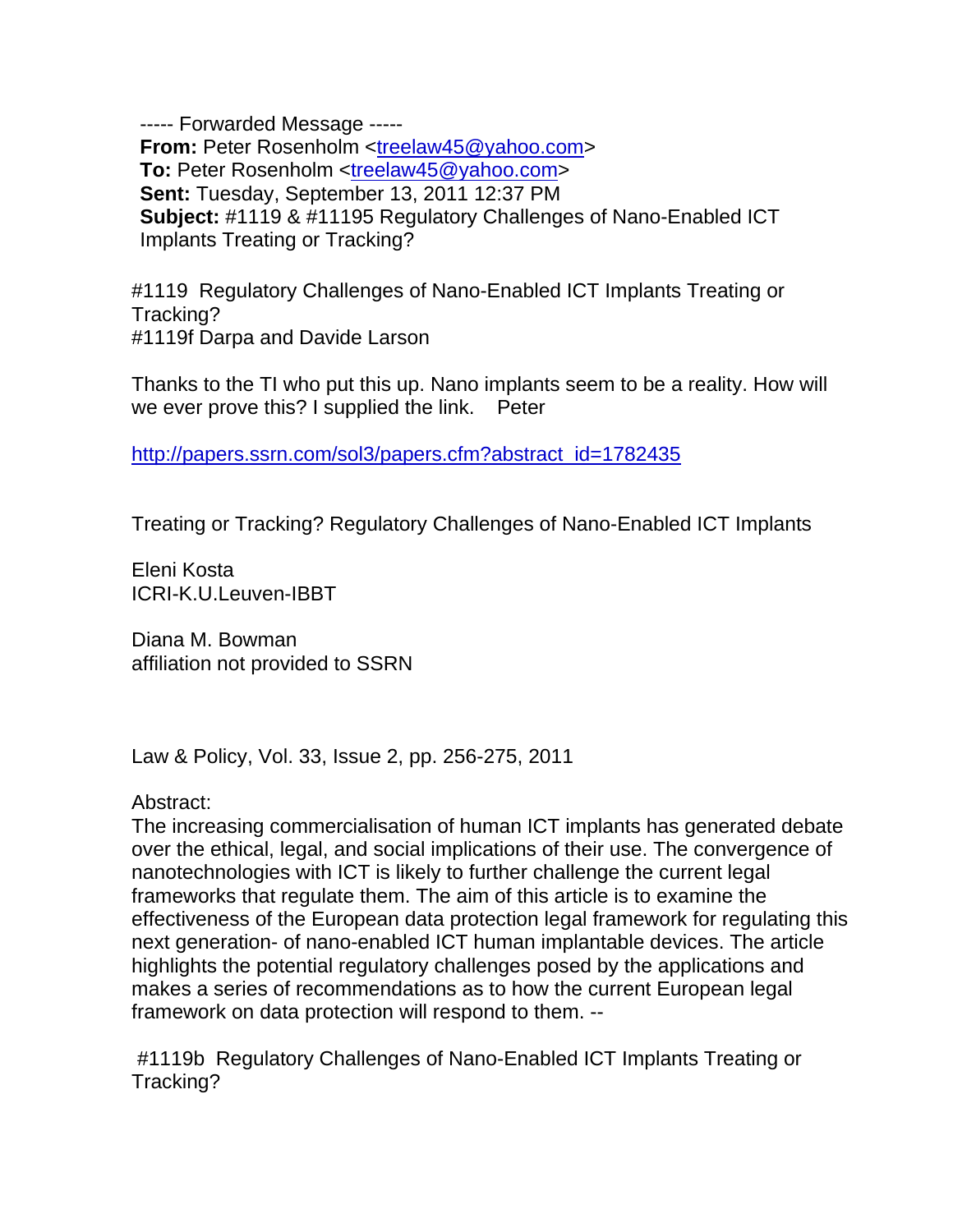Someone sent me that story and I went and found the link so people could read it themselves. If you keep cutting out the part that answers your question I'm not going to keep going back and getting link every time you ask a question and then throw out the link to the writing.

 ICT means Information and communications technology. This is being done with nano implants.

http://papers.ssrn.com/sol3/papers.cfm?abstract\_id=1782435

Peter Rosenholm

#1119f Regulatory Challenges of Nano-Enabled ICT Implants Treating or Tracking?

Monday, March 28, 2011 8:56 PM

From:

"Peter Rosenholm" <treelaw45@yahoo.com>

View contact details

To:

"macactivism" <mcactivism@yahoogroups.com>

#1119f Regulatory Challenges of Nano-Enabled ICT Implants Treating or Tracking?

He's not that hard to find. - Peter

.............Further, the FCC released materials under FOIA that show the FCC gave CIA contract personnel a experimental license, call sign WD2XLW, allowing them to interact with the implanted devices wirelessly using FCC regulated spectrum. The license is only

good within U.S. borders confirming this is a domestic tool. The FCC said this license

only allows for operation within a short range, but Intel Corp disputed the FCC's claim

and submitted data showing that the WD2XLW license, even at only 1-milliwatt of power,

was good for thousands of meters or many miles............

This was under a google search: WD2XLW distance.......... but the entire fist article is not shown nor what FOIA request diclosed this information. If someone was into searching the hidden Internet this might help.

ECFS Filing: EIBASS (09-36) - 08/26/2010 Aug 26, 2010... status reports for its WD2XLW experimental license be kept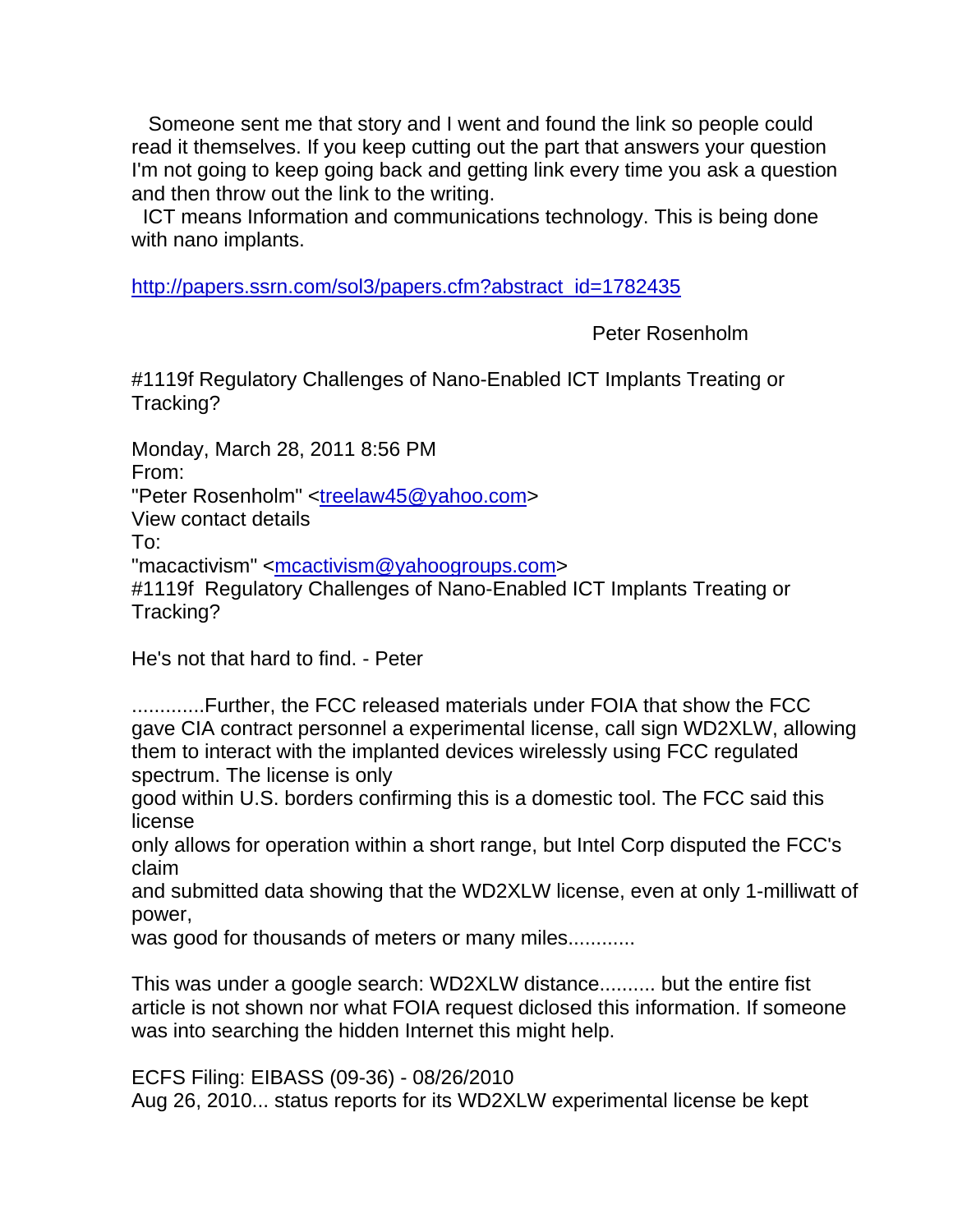secret, ... 3 The calculated distance to the 1.52 mW/cm 2 occupational limit ... ecfsdocs.fcc.gov/filings/2010/08/26/6015952890.html

Plaintiff respectfully submits this application for Temporary May 28, 2010... 12 call-sign WD2XLW) which is allowing Defendants to use 13 FCC ... Bionics" explicitly defines "200 feet" as the 17 operating distance. ... www.docstoc.com/.../Plaintiff-respectfully-submits-this-application-for- Temporary - Cached

http://tinyurl.com/4tq8t8k

CIA confirms biomedical devices are classified intelligence sources and methods, page 1

Pages:  $<< 1$  2  $>>$ ATS Members have flagged this thread 9 times Topic started on 18-2-2009 @ 01:39 AM by DIVIDEBYZERO  $To: # # # # #$ 

I am writing to disclose continued unlawful acts by the intelligence community that

are misaligned and causing sensitive information to be dispersed to unauthorized individuals. My name is Dave Larson. I was involved in early development of implantable

neural prosthesis devices funded under the DARPA programs of Tony Tether and Col.

Geoffrey Ling and the NIH programs of William Heetderks. These programs included

unacknowledged Special Access Programs in which statutory reporting obligations to

Congress were waived. In some of the contracts, there was a cross-cutting nexus that

had defense and intelligence agencies looking to exploit the less than humanitarian

applications of the technology. This program has used innocent civilians as research

subjects since at least 1997. I submitted a FOIA request to the CIA to verify if the CIA is using the intellectual property of Alfred Mann, Second Sight LLC and Advanced

Bionics as surveillance methods. I received a reply which I have uploaded here CIA FOIA

The CIA reply states that the CIA is in possession of such documents but will not release the materials stating that the CIA use of the intellectual property is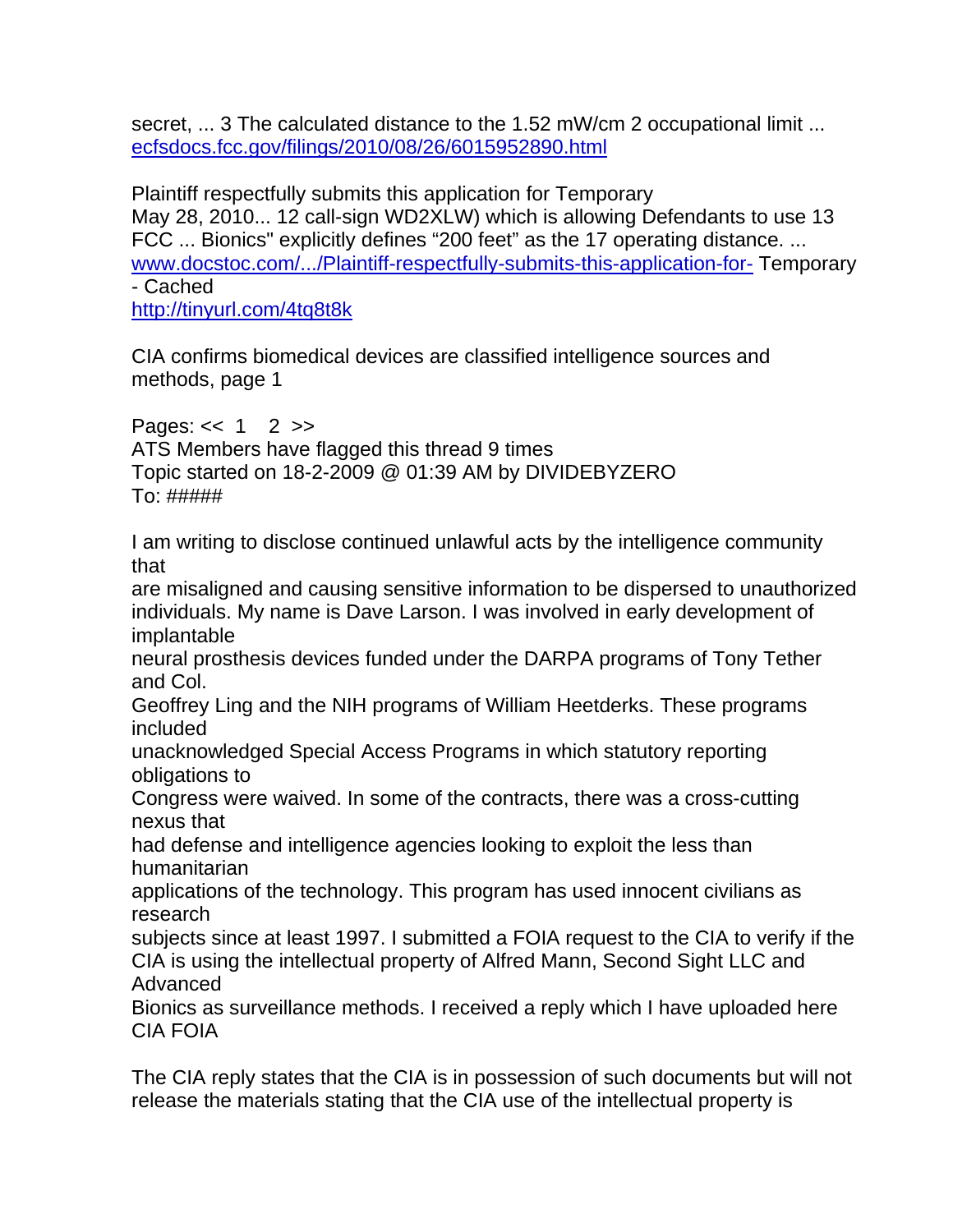currently and properly classified pursuant to an executive order and in the interest

of national security and applies to CIA Director's statutory obligation not to disclose

sources and methods.

Here is his web site with some more writings

http://larsonmedia.net/electlarson/issues.htm

CIA Program jeopardizes the civil rights and liberties of Americans... CIA Director Leon Panetta recently disclosed to Congress that, under the Bush Administration, a

secret program was conducted for several years without statutory Congressional notification. The media has reported that Leon Panetta "put a stake through the heart of the program so that it would never return...". The disturbing truth is that this program continues domestically, and is funded through September 30, 2011

using an approximate \$690 million appropriation from an agency which does not appear

in the Intelligence Authorization Act FY2010 (IAA FY2010) as an authorized funding

element. A new, more lenient standard for re-directing these funds contained in the

IAA FY2010 permits these funds to be re-directed to intelligence personnel at the CIA as long as it "supports an emergent need". This is being exploited to fund the

CIA program activities through September 2011 (or until funds are exhausted) as an

ostensible funding mechanism. The activities, when directed at Americans, are highly

unlawful and unconstitutional. The program involves the practice of surreptitiously

deploying implantable biomedical devices and using FCC regulated wireless radio spectrum

to a) place the target under surveillance, b) influence or control the subject, or c) target the subject with executive direct type action. The technology dates back to the

1963 CIA Inspector General report which disclosed that the CIA was using "devices for

remote monitoring of physiological signals" and the equipment lists which disclose

"National Brand" HAM Radios and "EEG's" were being used during the